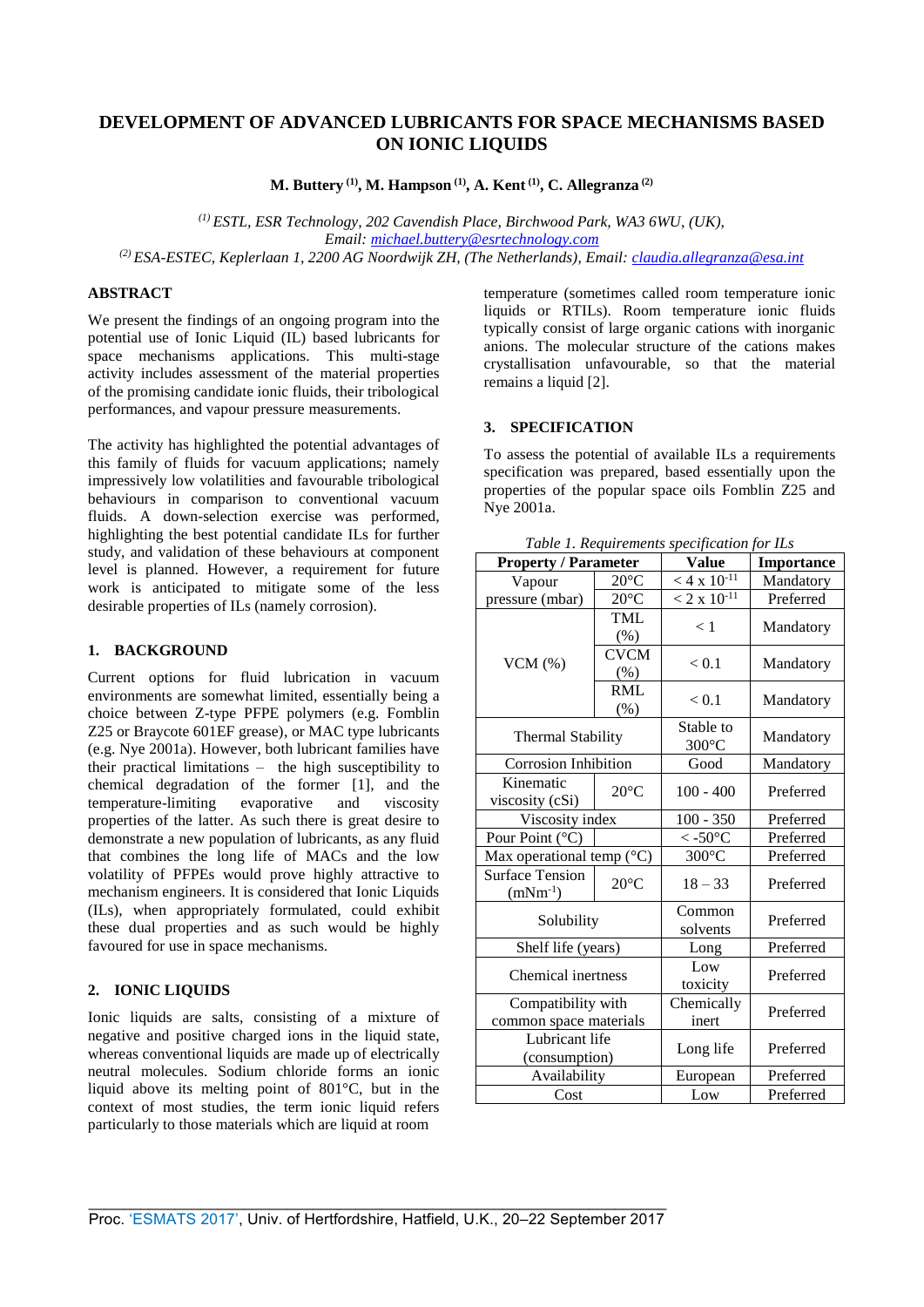#### **4. CANDIDATE SELECTION**

In the previous two decades, there has been increasing interest in the use of ILs for applications such as lubricants, solvents and electrolytes, including several review articles [2, 3 & 4]. Using this knowledge a preliminary trade-off was performed, highlighting a number of potentially suitable compounds for the current activity.

Given the extremely large number of ILs available, it was not practical to assess every one in detail. An alternative, simplified approach was therefore used, with ILs categorised according to their cation chemistries, and the most promising candidates from each sub-section selected in accordance with the specification. This ensures that the current activity incorporates the range of IL chemistries available. Consideration was also given to those fluids highlighted as having already displayed favourable tribological properties during prior studies.

In terms of cation chemistry, the most commonly used IL types used for tribology research are: imidazolium, phosphonium, ammonium and pyrrolidinium (in order of descending prevalence in relevant research).

- Imidazolium-based cation ILs One of the more common cation types, with published proof that imidazolium ILs function as lubricants, and have low vapour pressures making them suitable for use in spacecraft applications  $[5, 6 \& 7]$ .
- Phosphonium-based cation ILs There have<br>been several reports indicating that indicating that phosphonium cation ILs are preferable to imidazolium ILs as lubricants due to their antiwear properties [5], with several ILs highlighted and selected from various literature.
- Ammonium-based cation ILs This family of ILs has also been suggested to be more effective lubricants than imidazolium cations, with certain fluids performing well in a test campaign including vacuum tribometer and outgassing assessments [6].
- Pyrrolidinium-based cation ILs Less commonly used than other compound types. However, there have been some promising results, including at SOT level previously performed by ESTL [8].

From these cation chemistries, a list of eight ILs were selected for testing activities, given below. Each IL is given a unique ID number for designation only, and does not refer to the expected performance of the fluids.

It was agreed that all selected fluids would consist of an individual compound (i.e. not consisting of 'blends' of several fluids, or an ionic additive to an existing space oil). The sole exception to this is ID1, a formulated product based upon ID5 with an anti-corrosion additive [9]. This fluid has been previously tested at ESTL [8], allowing a direct comparison to demonstrate the effect of the additive.

|                 | Table 2. Selected IL candidates for study |                   |  |  |
|-----------------|-------------------------------------------|-------------------|--|--|
| <b>Name</b>     | <b>Cation type</b>                        | <b>Anion type</b> |  |  |
| ID1             | Pyrrolidinium                             | Imide             |  |  |
| ID2             | Ammonium                                  | Imide             |  |  |
| ID <sub>3</sub> | Imidazolium                               | Sulfate           |  |  |
| ID4             | Imidazolium                               | Imide             |  |  |
| ID5             | Pyrrolidinium                             | Imide             |  |  |
| ID <sub>6</sub> | Phosphonium                               | <b>B</b> orate    |  |  |
| ID7             | Phosphonium                               | Imide             |  |  |
| ID <sub>8</sub> | Phosphonium                               | Phosphate         |  |  |

*Table 2. Selected IL candidates for study*

#### **5. PHYSICAL PROPERTIES**

The selected eight ILs were assessed for their general physical properties. A brief discussion of each testing activity is given below

#### **5.1. Surface Tension, Wettability & Creep Barriers**

Ionic fluids were introduced to common creep barriers (Nyebar LV, 3M Novec 2708 & Dr Tillwich E2 Concentrate) under representative conditions. Results demonstrated poor reactions in several cases, in particular ID6 & ID8, with the creep barriers showing clear evidence of disruption following exposure to the ILs.

In instances where an adverse reaction was not observed, clear beading was apparent for all ILs upon contact with the creep barriers. This demonstrates that existing creep barriers would be successful in impeding the migration of our selected ILs. The use of creep barriers would be required as the surface tension measurements suggested ILs would show comparable wetting effects on untreated steel as conventional vacuum fluids.

# **5.2. Viscosity**

Kinematic viscosity assessments were made of all fluids at 20, 40 and 100°C to ASTM D-445. Viscosity index was measured to ASTM D-2270.

Fluids were found to have a range of viscosity values, with ID6 in particular displaying impractically high viscosity at  $20^{\circ}$ C (over 6000mm<sup>2</sup>/s). Given that this activity was primarily concerned with fluid lubricants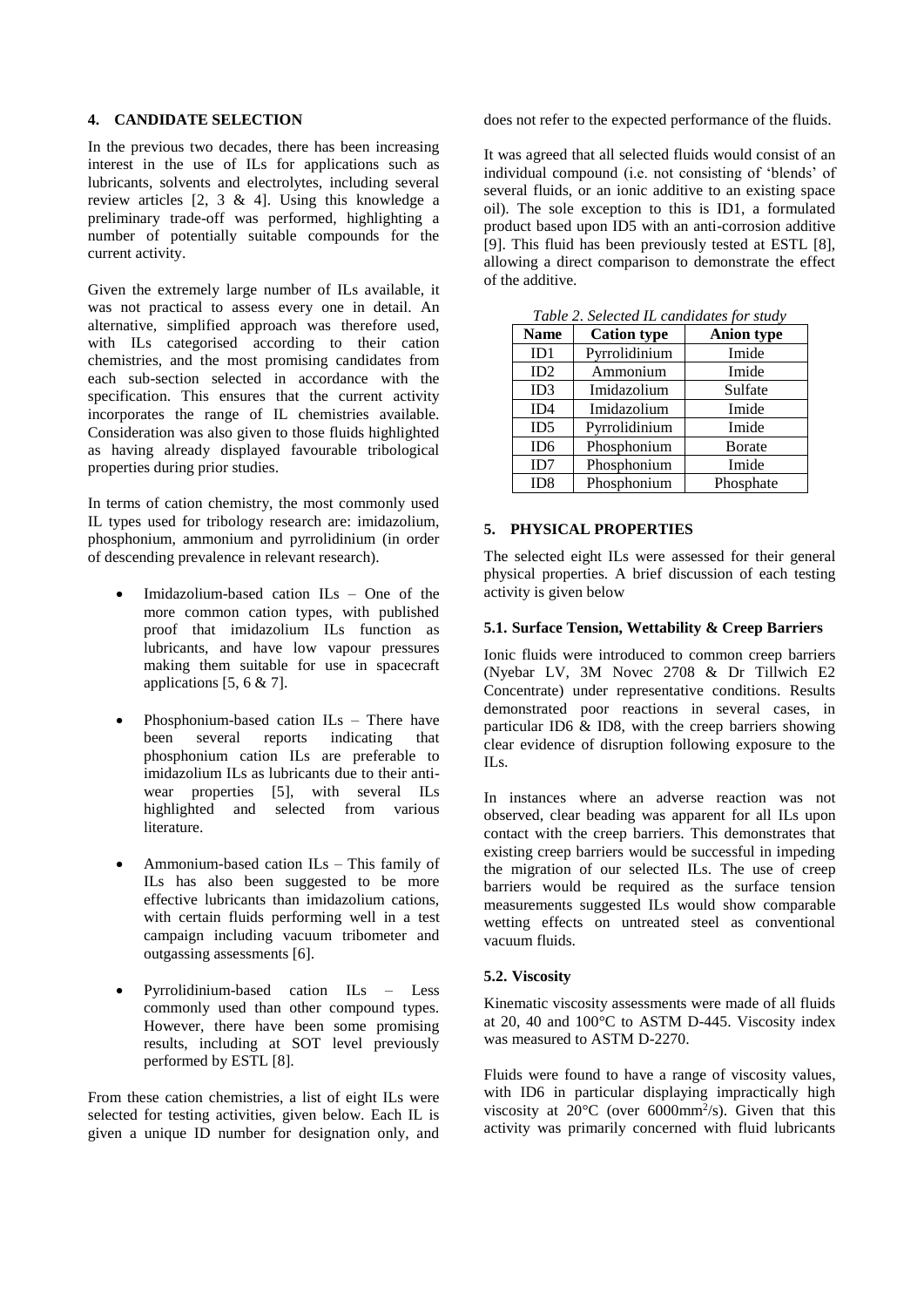for use at room temperature, a 'working range' of temperatures for which the ILs provide the desired viscosities was calculated using ASTM D-341. From this it is shown that ID2, ID3, ID7 and ID8 achieve the specification at (or around) room temperature.



*Figure 1. Temperature ranges at which ILs, Z25 and 2001a provide viscosities of 100-400 mm<sup>2</sup> /s*

# **5.3. Outgassing properties**

An assessment of the outgassing behaviour of all fluids was performed at the ESTEC TEC-QTE laboratory using a µVCM facility to ECSS-Q-ST-70-02C.

| <b>Name</b>     | TML $(\% )$ | Table 5. Onigassing properties of 12s<br>CVCM (%) | $RML$ (%) |
|-----------------|-------------|---------------------------------------------------|-----------|
| ID1             | 0.54        | 0.01                                              | 0.54      |
| ID2             | 0.33        | 0.01                                              | 0.33      |
| ID3             | 4.3         | 0.01                                              | $-1.53$   |
| ID4             | 0.13        | 0.07                                              | 0.12      |
| ID5             | 0.07        | 0.01                                              | 0.06      |
| ID <sub>6</sub> | 3.27        | 0.22                                              | 2.48      |
| ID7             | 0.57        | 0.02                                              | 0.41      |
| ID <sub>8</sub> | 24.93       | 4.72                                              | 0.29      |
|                 |             |                                                   |           |
| Z <sub>25</sub> | 0.05        | 0.02                                              | 0.04      |
| 2001a           | 0.21        | 0.05                                              |           |

*Table 3. Outgassing properties of ILs*

In general, most ionic fluids have reasonable outgassing values in relation to the specification but are significantly poorer than that for Fomblin Z25. ID5 gave the best outgassing values, being the only fluid which gave comparable data to Z25.

ID8 performed particularly badly, with large variance over multiple measurements suggesting this IL was not stable under the test conditions. The same was true of ID3, where a negative RML indicated an elevated level of water absorption after the test, potentially an indication of a permanent change in the composition of the sample (e.g. a replacement of high volatiles in the sample with water, or creation of a gas product as a result of a chemical reaction in vacuum at high temperatures).

#### **5.4. Corrosion**

Corrosion tests on all ILs were performed in accordance with ASTM G1 on various metals representative of spacecraft mechanism materials. Tests were performed under accelerated conditions designed to emulate 15-20 years of ambient storage. Following exposure to ILs all samples were cleaned using inhibited acid solutions to remove any corrosion products without attacking the underlying metal. Samples were then weighed and photographed before and after cleaning in a methanol bath.

Results demonstrated the potential for ILs to promote corrosion on metallic surfaces, with corrosion rates on 52100 steel in particular being significantly greater than for unexposed control steel samples. To aid assessment a ranking score was applied to the severity of the corrosion rate for each material/IL combination.

- $1 =$ Low levels of corrosion
- $4 =$  High levels of corrosion

| Name                                   | 440C steel               | 52100 steel              | 17-4PH steel            | <b>A17075 alloy</b>      | Ti6A14V alloy  | <b>Total</b> score |
|----------------------------------------|--------------------------|--------------------------|-------------------------|--------------------------|----------------|--------------------|
| ID1                                    | 3                        | $\overline{\mathbf{c}}$  | $\overline{\mathbf{3}}$ | 4                        | $\mathbf{1}$   | <u>13</u>          |
| ID2                                    | 3                        | $\mathbf{1}$             | $\overline{3}$          | 3                        | $\overline{c}$ | 12                 |
| ID3                                    | $\overline{\mathcal{L}}$ | $\frac{3}{5}$            | $\overline{3}$          | $\overline{\mathcal{L}}$ | $\mathbf{1}$   | $\overline{15}$    |
| ID <sub>4</sub>                        | 4                        | $\overline{\mathcal{L}}$ | $\overline{3}$          | $\overline{3}$           | $\mathbf{1}$   | $\overline{15}$    |
| $\overline{ID5}$                       | $\overline{\mathcal{L}}$ | $\overline{\mathcal{L}}$ | $\overline{3}$          | $\overline{c}$           | $\mathbf{1}$   | 14                 |
| $\frac{\overline{1D6}}{\overline{12}}$ | $\overline{3}$           | $\mathbf{1}$             | $\overline{\mathbf{3}}$ | $\overline{3}$           | $\mathbf{1}$   | $\overline{11}$    |
| ID7                                    | $\overline{2}$           | $\overline{1}$           | $\overline{1}$          | 3                        | $\mathbf{1}$   | 8                  |
| ID <sub>8</sub>                        | 3                        | 3                        | 3                       | 3                        | 3              | 15                 |

*Table 3. Severity of corrosion on metallic surfaces*

The performance of the ILs on all materials was then summed to provide a full ranking of corrosion susceptibility.

*Table 4. Ranked summary of corrosion rates on ILs*

| <b>Name</b>     | <b>Corrosion score</b> |
|-----------------|------------------------|
| ID7             | 8                      |
| ID <sub>6</sub> | 11                     |
| ID2             | 12                     |
| ID1             | 13                     |
| ID5             | 14                     |
| ID3             | 15                     |
| ID4             | 15                     |
| ID <sub>8</sub> | 15                     |

Doing so highlights ID7 as having the lowest corrosion rates with ID2 and ID6 also performing well. However it must be remembered that (with the exception of ID1)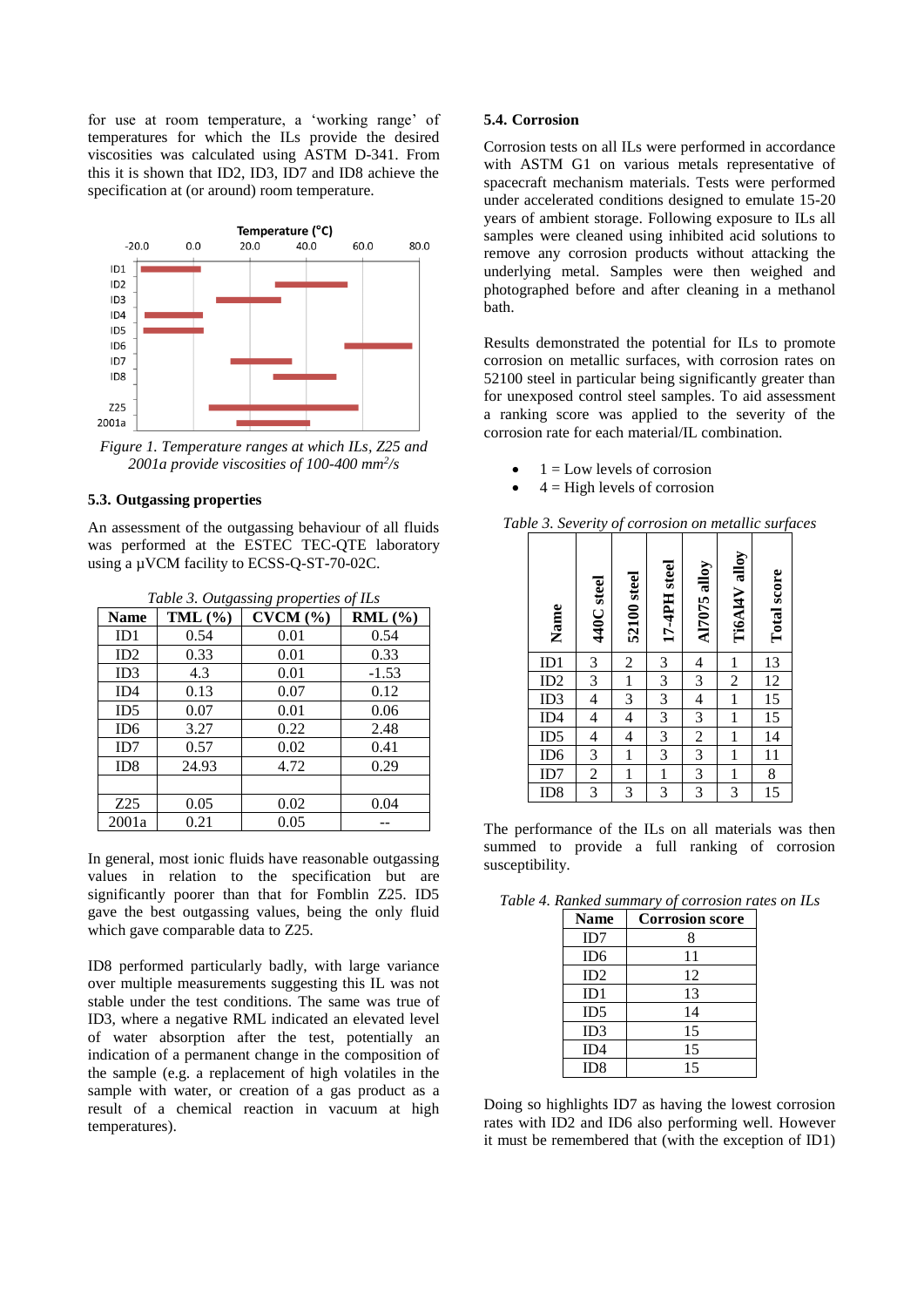these ILs are not formulated products, and as such do not contain any anti corrosion/oxidation additives. It is therefore perhaps expected that we observe elevated corrosion rates for these ILs. It is known that ionic fluid formulations are miscible with anti-corrosion additives [10], suggesting that this undesirable behaviour could be mitigated in the future.

Fluids were also exposed to non-metallic polymers under identical conditions (PEEK, PTFE, Polycarbonate and Tufnol RLF/2 cotton phenolic cage material). In general no evidence of mass loss or degradation of these polymers were observed, suggesting they are fairly benign to ionic fluid exposure, though there were some exceptions.

# **5.5. Other Tests**

In addition, several other general performance tests were performed on the selected ILs.

- Solvent compatibility All tested ILs are soluble in common solvents, with ethanol and acetone the most applicable.
- Phenolic impregnation ID3 reacted negatively with phenolic cage materials during a trial impregnation procedure. All other ILs performed satisfactorily.
- Oxidative stability ID1, ID6 & ID8 were highlighted as having high susceptibility to oxidation.
- Pour point Assessed to ASTM D-97. Results demonstrated pour points within the range -45 to -12°C. During the assessment ID1 showed obvious signs of separation of the base IL and the anti-corrosion additive. This separation was also commented upon during the viscosity, outgassing, and oxidative stability assessments.
- Fluid density Assessed to ASTM-4045. Results demonstrated a range of densities from 1.04 to 1.46 g/ml.

#### **5.6. Down-Selection**

As no single ionic fluid performed satisfactorily in every category, a weighted down-selection activity was performed based up the specification requirements. The full details of this down-selection are omitted for brevity, but three ILs were selected for further testing.

• ID2 Ammonium-based cation – A very encouraging IL in all categories, with no major causes for concern.

- ID5 Pyrrolidinium-based cation Performed very well in outgassing trials, being the only fluid comparable to Fomblin Z25. However also showed potential susceptibility to encourage steel corrosion.
- ID7 Phosphonium-based cation Provided the lowest corrosion rates and performed very well in all tests. A relatively high pour point of - 15°C is a potential cause for concern.

It is potentially interesting to note that our down selected fluids cover unique cation chemistries, but feature a common imide anion.

# **6. DYNAMIC OUTGASSING**

A dynamic outgassing assessment was performed by the ESTEC TEC-QTE laboratory using a VBQC2 facility to ECSS-Q-ST-70-52A with an extended second stage due to the anticipated low volatility of these fluids.

The dynamic outgassing test was performed from 25°C to 125°C in 25°C increments, with the 125°C step extended until the deviation from linearity in the mass loss was less than 1%/hr, with a minimum of 3 days. The vapour pressure at 125°C was then determined from this linear mass loss, along with two lower temperature measurements. These can then be used to determine the vapour pressure of each fluid at a given temperature using the Clausius-Clapeyron relation.

$$
\ln\frac{P_1}{P_2}=-\frac{L}{R}\left(\frac{1}{T_1}-\frac{1}{T_2}\right)
$$

#### *Figure 2. The Clausius-Clapeyron relation for determining vapour pressure*

During the vapour pressure characterisation it was found that fluids of these types may contain dissolved gasses which can form bubbles when subjected to low vacuum (ID2), intermediate vacuum (ID5), or not at all (ID7). It is therefore recommended that all ILs are subjected to a high vacuum degassing treatment of at least 1 hour at RT to prevent this occurring in-flight. However it is also observed that for ID5 such an outgassing procedure may not be effective in fully expelling the dissolved gasses.

*Table 5. Vapour pressure performances of ILs*

| <b>Name</b>     | Vapour pressure<br>@100 $\degree$ C (mbar) | Vapour pressure<br>@20°C (mbar) |
|-----------------|--------------------------------------------|---------------------------------|
| ID2             | $2.17 \times 10^{-9}$                      | $2.54 \times 10^{-14}$          |
| ID5             | $9.19 \times 10^{-9}$                      | $7.68 \times 10^{-14}$          |
| ID7             | $1.95 \times 10^{-8}$                      | $7.99 \times 10^{-14}$          |
|                 |                                            |                                 |
| Z <sub>25</sub> | $3.73 \times 10^{-9}$                      | $2.13 \times 10^{-13}$          |
| 2001a           | $5.30 \times 10^{-8}$                      | $3.00 \times 10^{-11}$          |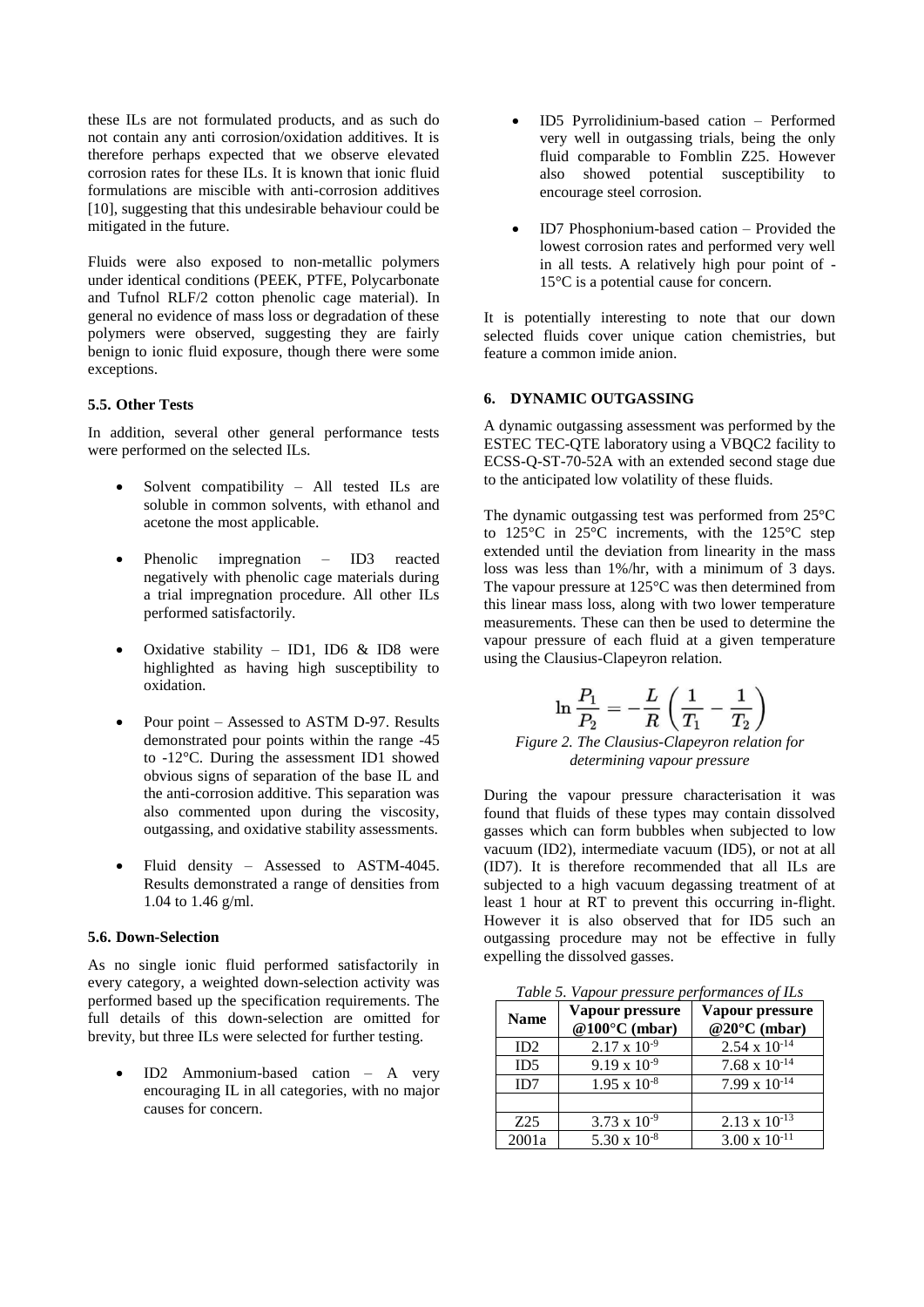Due to issues caused by the bubbling of the fluid, the vapour pressure values for ID5 are likely to be an overestimation, though by less than an order of magnitude.



*Figure 3. Vapour pressure measurements of downselected ILs, Z25 and 2001a. Line indicates specification value @ 20°C*

Results demonstrated low but measurable vapour pressures for all tested ionic fluids, with our specification met in all cases. At elevated temperatures there is a more marked increase in vapour pressure than for our conventional fluids, perhaps precluding the use of such ILs in hot environments. Nevertheless, the performance at room temperature was very encouraging, with all three ILs taken forward into the tribology phase of the activity.

# **7. TRIBOLOGICAL PROPERTIES**

The tribological performances of the down-selected ILs was assessed using both Pin-on-Disc (PoD) and Spiral Orbit Tribometer (SOT) facilities. Where possible test conditions were selected to allow comparison with preexisting data on conventional space oils.

# **7.1. Wear prevention - PoD**

PoD tests were performed on all ILs under the following conditions.

- 52100 steel test pieces (standard PoD test items).
- $44\pm8$ mg of IL applied directly to the test disc.
- High vacuum  $\leq 5 \times 10^{-6}$  mbar.
- $\bullet$  100 RPM (~0.12ms<sup>-1</sup> sliding speed).
- 100,000 disc revolutions (~7km sliding distance).

Other test conditions are provided below.

All PoD tests ran successfully, with the friction coefficient remaining below 0.3 for the full duration of 100,000 revolutions in all instances. This demonstrates the ability of all three ILs to lubricant steel surfaces under sliding contacts.

During all tests the friction coefficient was observed to increase slightly over the sliding distance. This is interpreted as evidence that the ionic fluids undergo a tribo-chemical reaction induced by sliding, and the product of this reaction is a material with less favourable tribological properties than the 'virgin' fluid (as is the case for PFPE and MAC lubricants). As the test continues this tribo-material builds up within the contact, increasing the friction coefficient marginally.

This also suggests that the failure of the ionic fluids as shearing lubricants is unlikely to be a result of evaporation alone, but rather through tribo-chemical degradation (as with PFPEs [1]), and that the fluids would not have been able to provide lubrication indefinitely, i.e. that failure was inevitable with continued sliding.

| $\mathbf{L}$ | Peak<br>contact<br>stress (GPa) | <b>Temp</b><br>$({}^{\circ}C)$ | <b>Mean</b><br>friction<br>coefficient | <b>Pin SWR</b><br>$(x 10^{-15})$<br>$m^3/Nm$ |
|--------------|---------------------------------|--------------------------------|----------------------------------------|----------------------------------------------|
|              | 1.50                            | RT                             | 0.078                                  | 130                                          |
| ID2          | 1.50                            | $80^{\circ}$ C                 | 0.105                                  | 237                                          |
|              | 0.95                            | RT                             | 0.076                                  | 71                                           |
|              | 1.50                            | RT                             | 0.140                                  | 1,737                                        |
| ID5          | 1.50                            | $80^{\circ}$ C                 | 0.154                                  | 2,186                                        |
|              | 0.95                            | RT                             | 0.204                                  | 787                                          |
| ID7          | 1.50                            | RT                             | 0.106                                  | 204                                          |
|              | 1.50                            | $80^{\circ}$ C                 | 0.122                                  | 1,705                                        |
|              | 0.95                            | RT                             | 0.181                                  | 284                                          |

*Table 6. Results of PoD tests on friction and wear*

Considering friction coefficient, we find that the three ILs provide differing levels of sliding lubrication. ID5 produced the highest friction coefficients during the PoD tests, slightly higher than ID7, which itself was slightly higher than ID2. This is interesting when considering that ID5 features the lowest viscosity at room temperature of these three ILs, demonstrating that the level of friction coefficient is not purely related to the viscous losses of the fluid.

Upon completion of the 100,000 revolutions, post-test inspections showed clear evidence of material wear on both the pin and steel discs. The specific wear rate (SWR) for each test was calculated from the wear scar diameter on the pin. This wear rate was demonstrably greater for ID5 than for the other fluids, suggesting that the wear prevention properties of this fluid are inferior compared with ID2 & ID7.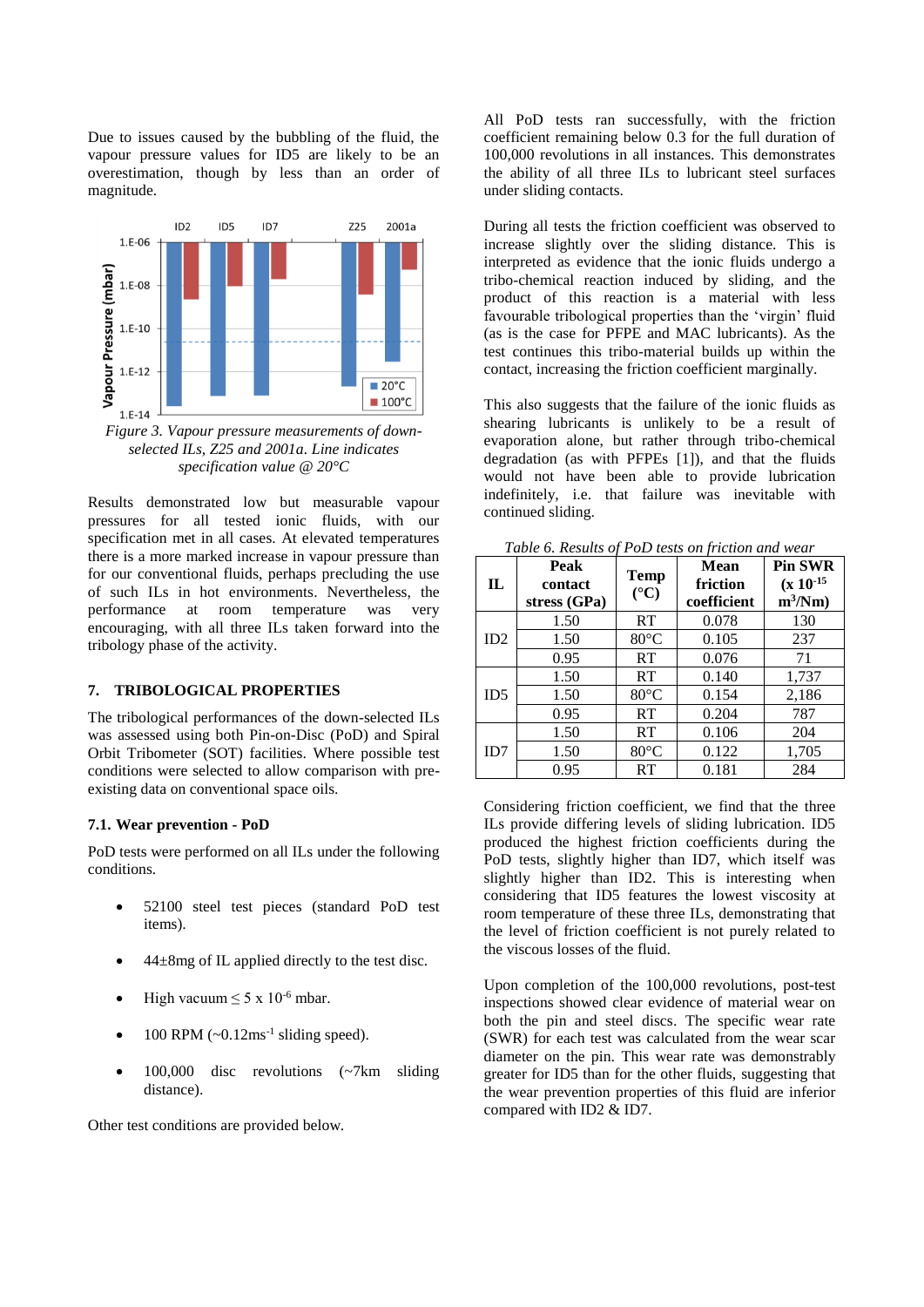In addition, some evidence of corrosion was observed on the test items. This corrosion appeared most severe for those tests operated at elevated temperature, and for ID5.



*Figure 4. Mean friction over 100,000 revs of ILlubricated PoD tests under vacuum*



*Figure 5. SWRs of test pins lubricated with ILs*

#### **7.2. Rolling Friction and Lifetime - SOT**

Numerous spiral orbit tribometer (SOT) tests were performed under varying conditions.

The SOT is essentially a thrust bearing, with an individual ball held between two interchangeable flat plates, located within a vacuum chamber. A load is applied to the top plate via a spring-loaded linear translator. Heating is achieved through an IR heating lamp directed through the front window of the SOT, controlled via an active control system. The lower plate rotates via a motor located outside the chamber, causing the ball to move in a spiral path.

This configuration causes the ball to spiral outwards, and a fixed guide plate is positioned to keep the ball within the flat plates and to produce a repeatable orbit. A force transducer behind the guide plate measures the force exerted by the ball onto the guide plate. From this a friction coefficient value is found, once per orbit.

The arrangement of the SOT allows the ball to experience rolling, sliding and pivoting – all motions experienced by a ball in an angular contact bearing. This allows for a more representative testing of a lubricant than conventional pin-on-disc testing, which only recreates sliding motion.



Test items were manufactured of non-passivated 440C steel, polished to a roughness of  $R_a \leq 0.05$  micron (standard SOT test items). Lubrication was achieved through the preparation of a solution of IL diluted in an appropriate solvent. This solution is applied directly to a rotating ball. The solvent is allowed to evaporate from the ball's surface, leaving the desired lubricant amount. This method allows for the application of very small lubricant amounts, typically 50μg per test.

Initial SOT tests were performed under standard conditions (2.25GPa peak, RT, vacuum, 100RPM) to allow direct comparison with pre-existing data on conventional space oils. Under these conditions all IL SOT tests were successful, with friction coefficients remaining low before a rapid increase to failure in a comparable manner to previously observed on PFPE and MAC based lubricants [11]. In general, no evidence of poor vacuum stability or vapour pressure issues displayed themselves during the SOT tests. As for the PoD tests, a slight increase in friction coefficient during the running of the test is observed, prior to the rapid increase indicating failure, attributed to a slow build-up of degraded material within the contact zones.



*Figure 7. Rolling lifetimes of ILs under vacuum on the SOT*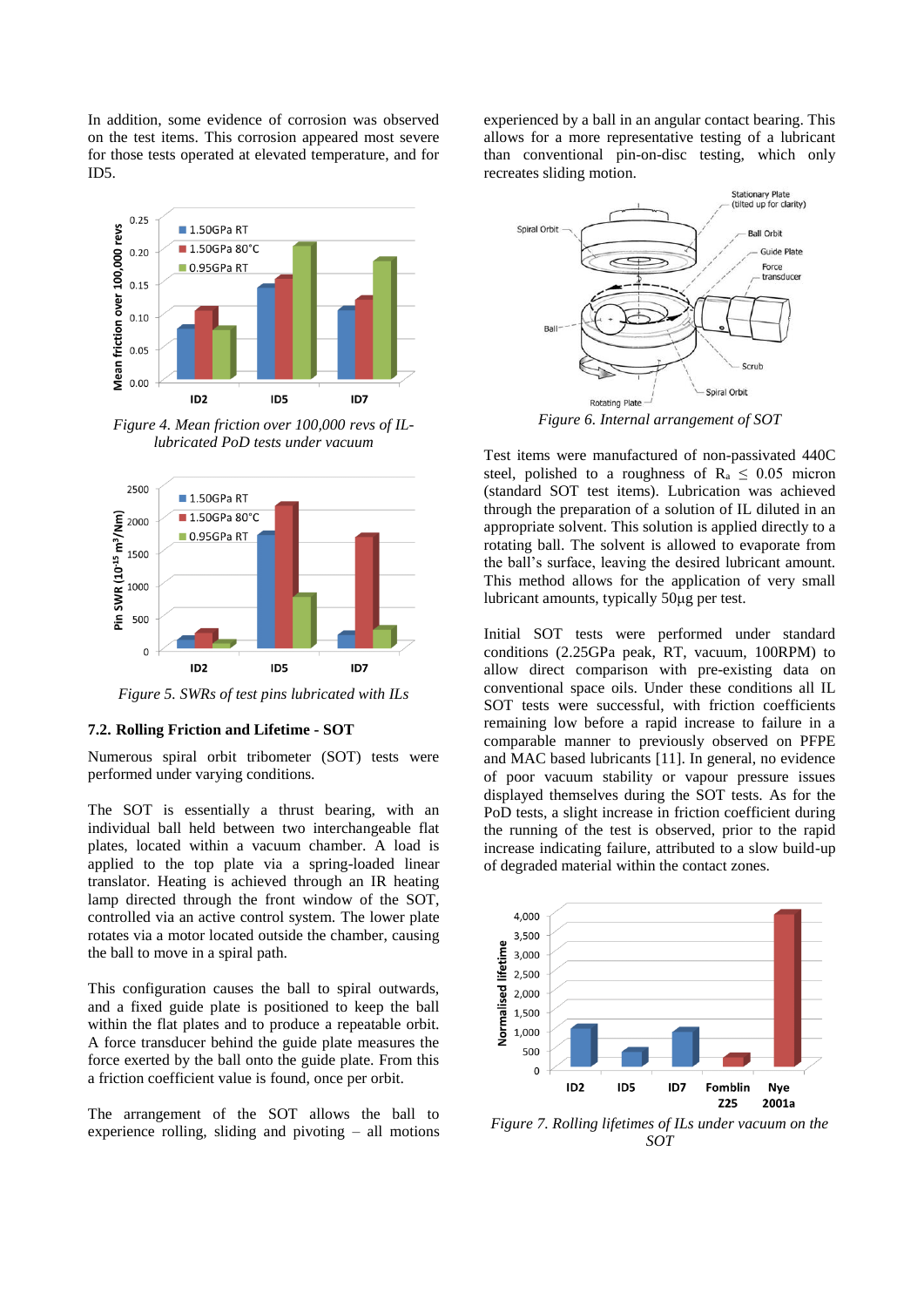Considering lifetime (Fig. 7), we see that IDs  $2 \& 7$ performed similarly well, with ID 5 performing slightly poorer. In comparison to our conventional vacuum fluids we find that all three fluids provided longer lifetimes than Fomblin Z25 under vacuum, but are still reduced in comparison to Nye 2001a. These results are extremely encouraging, and suggest the potential for ionic fluid lubricant for vacuum applications.

Steady state rolling friction values were comparable to conventional vacuum fluids.

Following this successful demonstration, the susceptibility to contact stress and temperature was assessed. For increasing contact stress a decrease in rolling life and minor increase in friction coefficient was observed for all ILs, comparable to conventional fluids [11]. Increasing temperature produced a lower rolling lifetime and a general reduction in friction coefficient, again comparable to the behaviour observed for Fomblin Z25 [12]. These tests also demonstrated the ability of the ILs to successfully lubricate up to 100°C under vacuum.

*Table 6. Summary of factors influencing the rolling tribological performance of ILs*

|                                | <b>Increase</b><br>contact stress | <b>Increase</b><br>temperature |
|--------------------------------|-----------------------------------|--------------------------------|
| <b>Rolling</b><br>lifetime     | Decrease                          | Decrease                       |
| <b>Friction</b><br>coefficient | Increase                          | Decrease                       |

In addition to vacuum performance, the rolling tribological behaviours of our three down-selected ILs were assessed in laboratory air on the SOT. Results demonstrated that the tribological lifetime of the ionic fluids in air are marginally better than in vacuum, with longer lifetimes and lower friction coefficients. This suggests that the ionic fluids are quite robust to operation in ambient conditions, and that operation in air is not expected to severely compromise the performance of the oil. This behaviour contrasts with that observed for PFPE lubricants, in which the lifetime in air is measured to be up to an order of magnitude greater than for the in-vacuum life, with comparable friction [13]. It is also recognised that in-air operation will increase the propensity for corrosion when using these fluids.

Post-test inspections revealed evidence of apparently degraded material deposited upon all surfaces, with greater deposits with the scrub regions and in bandings across the ball. These observations are similar to those typically seen post-test of degraded PFPE lubricants. No evidence of steel wear or corrosion of the contacts was observed from the vacuum-test samples.

Very little observable differences could be seen between the three ILs, indicating similar degradation processes of the fluids. In addition, the test samples appeared similar at elevated contact stresses and temperatures, suggesting that under these conditions the same degradation process occurs, but at an increased rate.

### **7.3. Residual Gas Analysis**

A Residual Gas Analyser (RGA) was operated in-situ for all in-vacuum SOT tests. This has previously been successfully employed for PFPE fluids, where the chemical degradation of the lubricant can be seen through the tracking of volatile gas constituents as the test progresses [12].

A similar assessment method for the ILs highlighted a number of prominent gas species released by the rolling action of the fluid. Many of these compounds (e.g.  $CF_3$ ) AMU 69, and  $CO<sub>2</sub>$  AMU 44) can clearly be identified as fragments of the larger ionic fluid compounds which have been separated during the test, presumably through the action of shearing and/or further reactions.



*Figure 7. CF<sup>3</sup> behaviour during ID2 test (2.25GPa, RT)*

This behaviour is very similar to that seen for PFPE fluids [12] and demonstrates that the tribological failure of these ionic fluids is a result of the (tribo)chemical degradation of the fluid and not evaporation. This theory is consistent with the measured influence of loading and temperature.

What is not known is if this degradation is influenced by substrate material in the same way as PFPEs, whereby reaction with iron within a steel surface can rapidly increase the rate of degradation due to a catalysing influence from the  $FeF<sub>3</sub>$  compound [12]. However, given the presence of fluorine within these ionic fluid compounds it is proposed that a similar effect may take place. Such a detailed investigation is beyond the scope of this activity however.